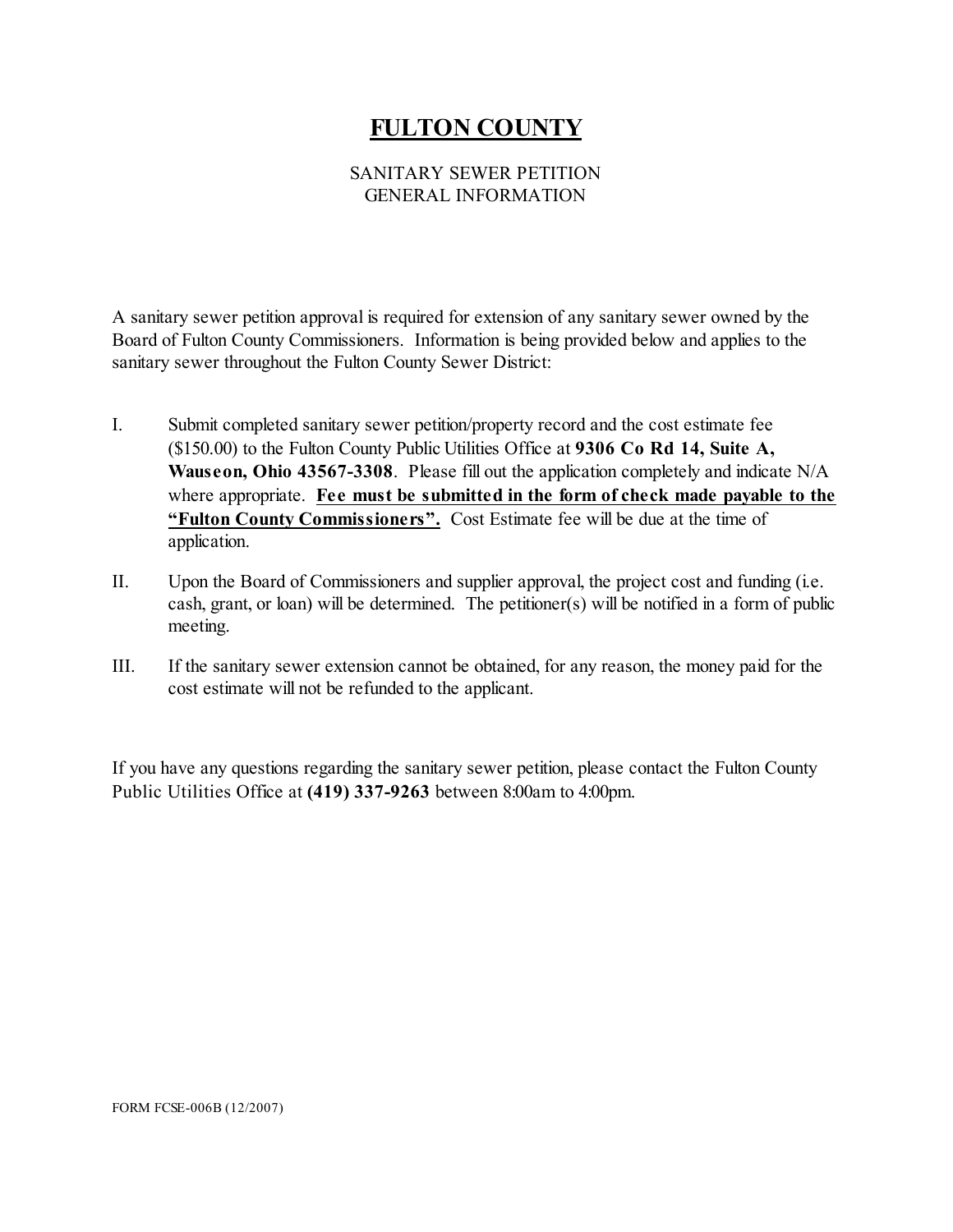# **FULTON COUNTY SANITARY SEWER PETITION**

Date \_\_\_\_\_\_\_\_\_\_\_\_\_\_

Board of County Commissioners Fulton County, Ohio

Dear Commissioners:

We, the undersigned, owners of the following described properties, hereby petition your Honorable Body for the cost estimate, construction, maintenance, repair and operation of approximately feet of sanitary sewer along the following course:

\_\_\_\_\_\_\_\_\_\_\_\_\_\_\_\_\_\_\_\_\_\_\_\_\_\_\_\_\_\_\_\_\_\_\_\_\_\_\_\_\_\_\_\_\_\_\_\_\_\_\_\_\_\_\_\_\_\_\_\_\_\_\_\_\_\_\_\_\_\_\_\_\_\_\_\_\_\_\_\_\_\_\_\_

\_\_\_\_\_\_\_\_\_\_\_\_\_\_\_\_\_\_\_\_\_\_\_\_\_\_\_\_\_\_\_\_\_\_\_\_\_\_\_\_\_\_\_\_\_\_\_\_\_\_\_\_\_\_\_\_\_\_\_\_\_\_\_\_\_\_\_\_\_\_\_\_\_\_\_\_\_\_\_\_\_\_\_\_

\_\_\_\_\_\_\_\_\_\_\_\_\_\_\_\_\_\_\_\_\_\_\_\_\_\_\_\_\_\_\_\_\_\_\_\_\_\_\_\_\_\_\_\_\_\_\_\_\_\_\_\_\_\_\_\_\_\_\_\_\_\_\_\_\_\_\_\_\_\_\_\_\_\_\_\_\_\_\_\_\_\_\_\_

\_\_\_\_\_\_\_\_\_\_\_\_\_\_\_\_\_\_\_\_\_\_\_\_\_\_\_\_\_\_\_\_\_\_\_\_\_\_\_\_\_\_\_\_\_\_\_\_\_\_\_\_\_\_\_\_\_\_\_\_\_\_\_\_\_\_\_\_BBBBBBBBBBBBBBBB

in accordance with Section 6117.01 of the Ohio Revised Code. The work is to be done under the supervision of the Fulton County Public Utilities. In addition, we are submitting the amount of \$150.00 for all expenses incurred by the Board in connection with the initial cost estimate of said sanitary sewer. **(Make check payable to the "Fulton County Commissioners")**

### **For Office Use Only**

 $\overline{a}$  , and the contribution of the contribution of the contribution of the contribution of the contribution of the contribution of the contribution of the contribution of the contribution of the contribution of the co \_\_\_\_\_\_\_\_\_\_\_\_\_\_\_\_\_\_\_\_\_\_\_\_\_\_\_\_\_\_\_\_\_\_\_\_\_\_\_\_\_\_\_\_\_\_\_\_\_\_\_\_\_\_\_\_\_\_\_\_\_\_\_\_\_\_\_\_\_\_\_\_\_\_\_\_\_\_\_\_\_\_\_\_

 $\overline{\phantom{a}}$  , and the contribution of the contribution of the contribution of the contribution of the contribution of the contribution of the contribution of the contribution of the contribution of the contribution of the

| Date Received    |  |
|------------------|--|
| Amount Received  |  |
| Name of Supplier |  |
| Remarks:         |  |